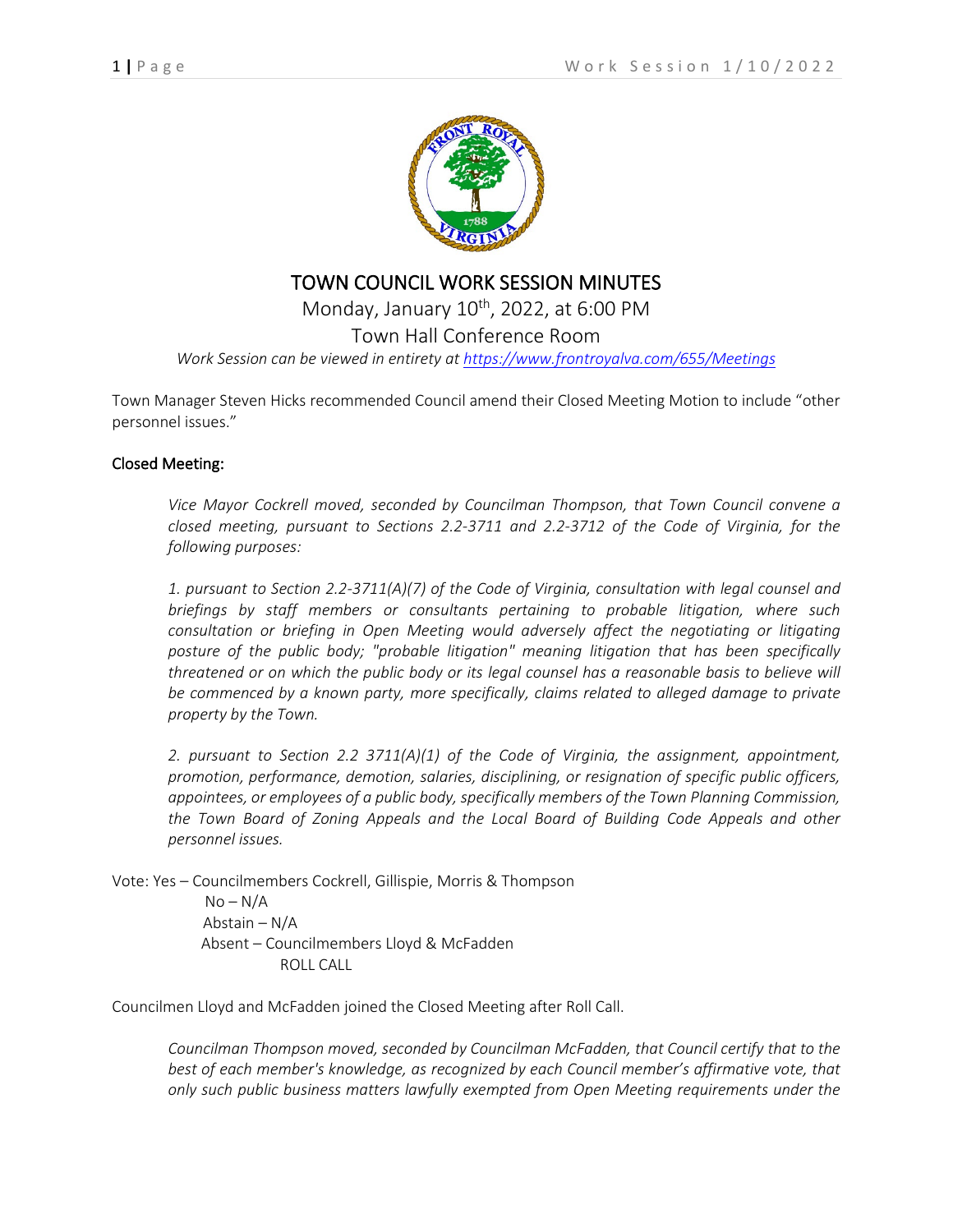*Virginia Freedom of Information Act as were identified in the motion by which the Closed Meeting was convened were heard, discussed or considered in the Closed Meeting by Council, and that the vote of each individual member of Council be taken by roll call and recorded and included in the minutes of the meeting of Town Council.*

Vote: Yes – Mayor Holloway, Councilmembers Cockrell, Gillispie, Lloyd, McFadden, Morris & Thompson  $No-N/A$  Abstain – N/A Absent – N/A

ROLL CALL

Due to technical difficulties, Agenda item 3 was moved ahead of Agenda item 2.

Order of Business for Regular Meeting Agendas: Deputy Clerk of Council Mary Ellen Lynn presented Council with a Draft Order of Business as recommended by Clerk of Council Tina Presley. Councilman McFadden noted his appreciation of the thoughtful change to place public hearings before public comments. Town Manager Hicks added his recommendation to add a section to the public hearing and public comment signup sheets that would distinguish Town residents and Town business owners from non-residents, which would allow Town residents and town business owners to speak first. Council all agreed to add the recommended changes to the Consent Agenda for their next Regular Meeting.

Virginia Health Care Insurance Pool: Risk Manager, Laura McIntosh, introduced Cherri Hershman from Gallagher, the Towns Health Insurance Consultant, to discuss the possibility of a Virginia Health Insurance Pool (VAHIP). Ms. Hershman explained that Gallagher manages twenty-three insurance pools across the country. She noted the many benefits and cost savings that would come with joining the VAHIP, which would officially go into effect on July  $1<sup>st</sup>$ , 2022.

Town Manager Hicks expressed his wish for the Town, as an organization, to be known for taking care of its employees, offering good benefits, and carrying good insurance. Councilman Thompson asked about Wellness Plan options and if they could lower insurance premiums as a wellness incentive. Councilman Gillispie asked for confirmation that Town Employees would have prescription and drug benefits. Council all agreed to participate in the VAHIP and approved adding it to the Consent Agenda for their next Regular Meeting.

## Appointments:

Audit/Finance Committee: Mayor Holloway appointed Councilmembers McFadden and Morris to the Audit/Finance Committee.

Town Scholarship Committee: Mayor Holloway appointed Councilmembers Gillispie and Thompson to the Town Scholarship Committee.

Sole Source Purchase of Neptune Water Meters: Finance Director, BJ Wilson, informed Council that Town Staff was 95% complete with the Radio Water Metering Project. The Sole Sourced request presented was for the large sized meters needed to finish the project. Council all agreed to add the purchase to the Consent Agenda for their next Regular Meeting.